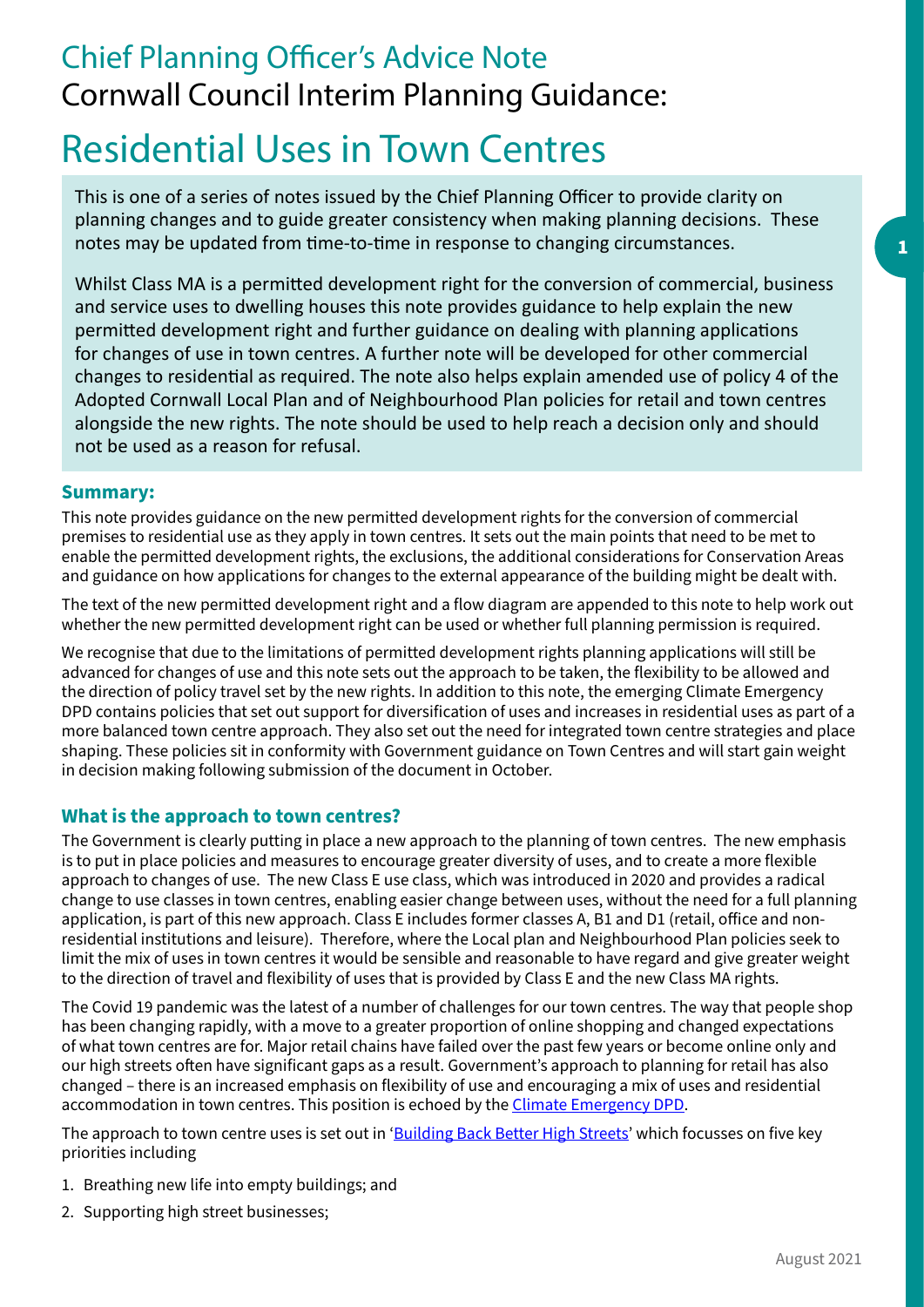There is a clear approach of increasing variety of uses and residential accommodation through changes of use in town centres.

The NPPF sets out that planning policy and practice should "promote [town centre] long-term vitality and viability – by allowing them to grow and diversify in a way that can respond to rapid changes in the retail and leisure industries, allows a suitable mix of uses (including housing) and reflects their distinctive characters; b) define the extent of town centres and primary shopping areas, and make clear the range of uses permitted in such locations, as part of a positive strategy for the future of each centre

#### **This table provides a quick summary of uses falling into Class E:**

| <b>Current use of Building</b>                                                                   | <b>Former use Class</b> | New Class from 1st<br>September 2020 |
|--------------------------------------------------------------------------------------------------|-------------------------|--------------------------------------|
| Shops                                                                                            | A1                      | E                                    |
| Financial and professional services                                                              | A <sub>2</sub>          | F                                    |
| Food and drink (mainly on the premises)                                                          | A <sub>3</sub>          | E                                    |
| Business (office, research and development and light industrial<br>process)                      | <b>B1</b>               | E                                    |
| Non-residential institutions (medical or health services, creches,<br>day nurseries and centres) | D <sub>1</sub>          | F                                    |
| Assembly and leisure (indoor sport, recreation or fitness, gym)                                  | D <sub>2</sub>          | F                                    |

#### **Class MA**

Class MA comes into efect from 1st August 2021 and introduces a new change of use to go from Use Class E to Residential. This use class is for any building in the use class E, which includes: Shops, Financial and professional services, restaurants and cafes, ofices, light industrial, medical or health services, creches, day nurseries and indoor sports. The efect of this new permitted development right is therefore to encourage the creation of more homes in town centres, by making it easier to change the use of commercial buildings which have become vacant.

Class MA will replace existing retail, warehouse and ofice to residential rights for buildings within Use Class E.

Conversions under Class MA must be for residential use1 only. They can apply to the whole or only part of the host building and do not require the change of use of the entire building (so a change of use could make the upper floors residential whilst retaining retail use on the ground floor).

Class MA requires the submission of a prior approval application. This gives Cornwall Council 56 days in which to either reject the proposal within that time or allow approval to be granted by default.

## **Limitations and exclusions:**

#### **Existing use:**

The building must have been in use for Class E (or one of the old use classes that has been absorbed into Class E) for two years from the date of application. A guide to the Use classes order showing which old use classes fit within Class E may be viewed at: [https://lichfields.uk/media/6158/guide-to-the-use](https://lichfields.uk/media/6158/guide-to-the-use-classes-order-in-england.pdf)[classes-order-in-england.pdf](https://lichfields.uk/media/6158/guide-to-the-use-classes-order-in-england.pdf) 

The new permitted development right regulations require that the property has to have been vacant for three months before any application can be made. This is diferent from existing Class M and O rights. Proof of marketing will be expected.

The floorspace being proposed cannot exceed 1,500 square metres

 $\overline{1}$  The right does not allow for conversion to a House of Multiple Occupation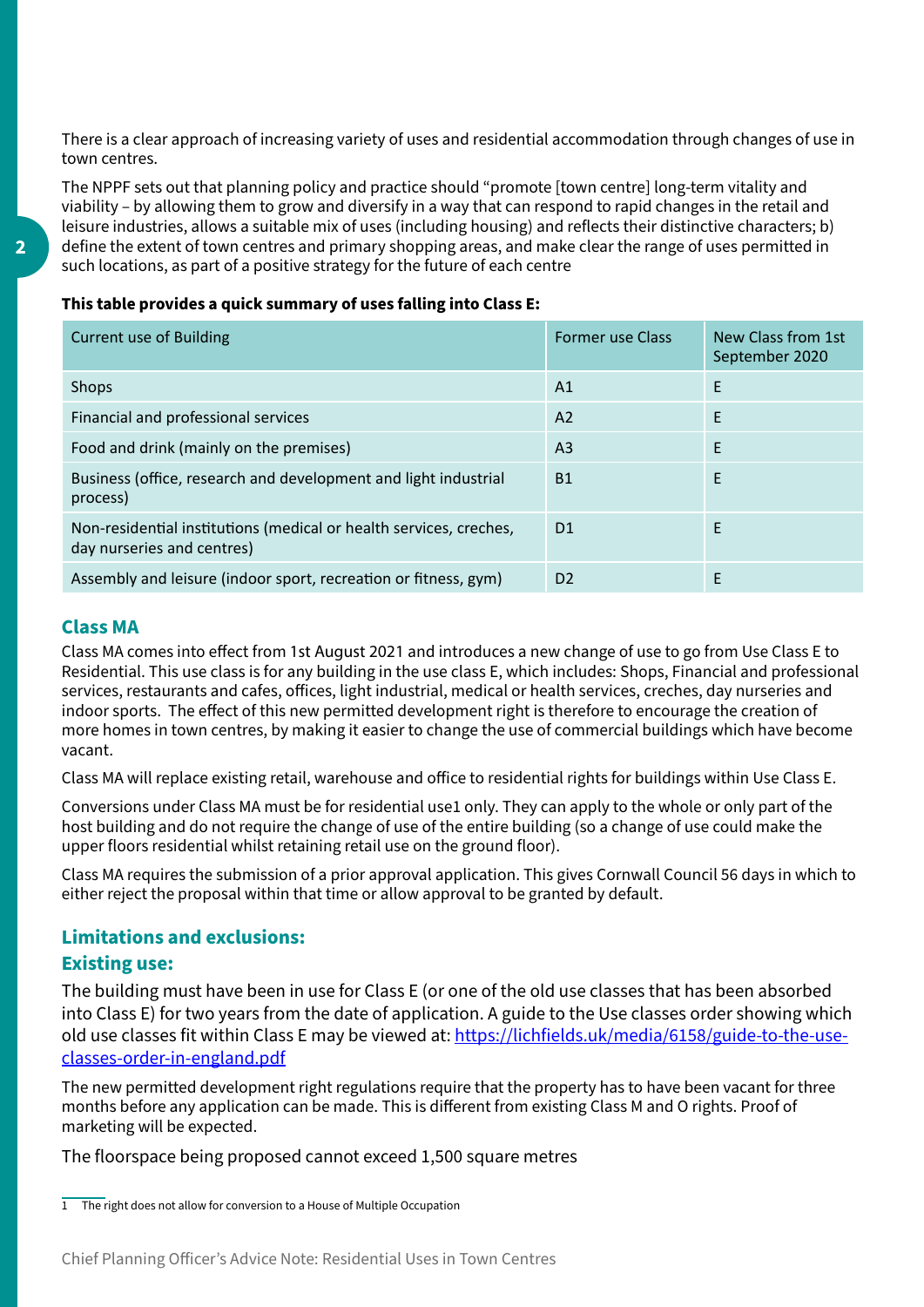## **Quality of spaces created:**

- All new dwellings must conform to the national space standards2. A one bedroom unit for one person must have a floor area of at least 39 square metres if the home has a bathroom, or 37 square metres if the space has a shower room.
- All rooms should have adequate natural light. This means that there should be a window in every room (and the window should have access to light that is not blocked by a nearby wall). Please note, a new window to conform would usually require full planning permission and therefore the proposal could not be permitted development.

## **Changes to the exterior of the building:**

• The development right does not include provision for any external changes. Therefore planning permission will be required for new openings or the removal, replacement or alteration of the existing shopfront or openings. A design guide is being produced by the Council to help applicants think about how planning applications can deal with changes to the appearance of buildings. It will set out the Council's approach to whether and how shopfronts should be retained or altered, or indeed whether removal will be supported. This consideration will largely depend on the location and importance of the building.

## **Designations:**

- The new right does not apply to:
- Article 2(3) Land AONB, the Broads, National Park, World Heritage Site
- Site of Special Scientific Interest (SSSI)
- Safety Hazard Zone or Military Explosives Area
- Listed Buildings
- Scheduled Monuments
- An area specified by the Secretary of State for the purposes of section 41(3) of the Wildlife and Countryside Act 1981 (enhancement and protection of the natural beauty and amenity of the countryside).

#### **Conservation Areas:**

If the development involves a change of use of the whole or part of the ground floor an impact assessment will be undertaken to understand the impact of that change of use on the character or sustainability of the conservation area. A fuller exploration of this is set out below.

#### **Prior Approval**

This permitted development right requires the applicant to apply to the LPA for a determination on whether prior approval is required. The LPA will consider such applications against the following questions:

- Is the proposed shop to residential conversion situated in a flood area? Will the mitigation strategies suggested by the applicant be effective enough?
- Transport and safe access considerations Is there safe access to the new conversion?
- Where it is a conversion of an industrial building, whether any industrial contamination would pose a health risk to future residents. If the proposed conversion is in an area that still has a large number of neighbouring commercial premises whether those uses create noise which would impact on future residents. In addition, whether there will be an impact on the residents in an area considered important for heavy industry and waste management.
- y Whether the plans provide adequate natural light in all habitable rooms. This is a minimum requirement for any residential conversion. This could be a significant barrier, especially for larger conversions. Rooms will also have to meet minimum standards.
- If the site is a registered nursery or a health centre whether there is a lack of nurseries or clinics nearby.
- By Statutory Instrument from 6th April 2021, all new dwellings delivered through Permitted Development Rights will need to ensure they: Have a gross internal floorspace of at least 37sq.m (or 39 sq.m where there is a bathroom); or Meet the minimum space standards set out within the NDSS (2015).  $\overline{2}$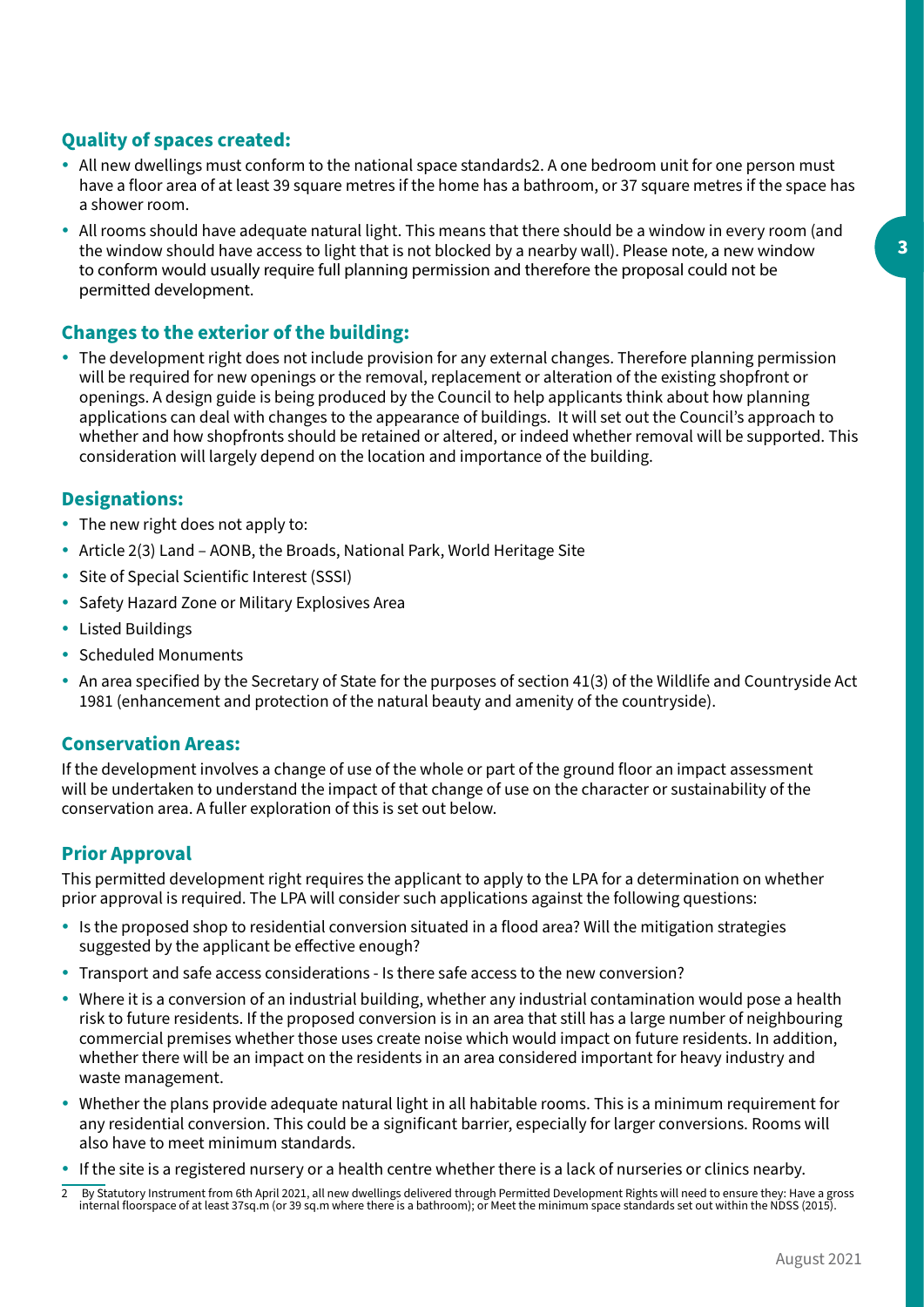y If the site in a conservation area and the proposals involves changing part of the ground floor to residential the Council can take into account the efect of the change on the character and sustainability of the conservation area.

The application under Class MA has a time limit, like several other prior approvals, of 56 days. Once granted you have three years from the date of the prior approval to carry out the works.

Any external works that you wish to carry out to the building will need the benefit of planning permission and you should seek advice on the appropriateness of the changes.

#### **A note on Conservation areas**

In Conservation Areas there is an additional test set out in the Prior Approval matters. This allows the Council to consider the impact of the proposed change of use of part or the whole of the ground floor of buildings to residential on the Character or Sustainability of the Conservation Area. The starting point for any consideration of proposed changes of use in Conservation Areas will still be that the aim of the new Class MA is to create a greater diversity of uses in town centres and a more flexible approach to change of use. The extra considerations to apply in Conservation Areas will include:

- The statements of character in the Conservation Area Appraisal and Management Plan and descriptions of the area. For instance, is the character of the conservation area described as being defined or shaped by its commercial/retail nature?
- The current character of the area that the application relates to. Are ground floor units predominantly in active commercial/retail uses and does this give the area a special character or feel that would be lost with incremental changes to residential and loss of shop frontages? Is this special character or feel something that is of critical importance to the description of the Conservation Area?
- Has the Conservation Area reached a stage where a detrimental change of character is occurring due to the piecemeal loss of active frontages (is the nature of that part of the conservation negatively impacted)?

Considerations will vary across conservation areas in Cornwall and will normally take into account the feasibility of the building being brought back into use for an active or community use before conversation to residential.

Prior Approval is only likely to be refused as an exception, where there is a clearly detrimental impact on the character and appearance of the conservation area. Town centres which are Conservation Areas still need to be able to change and adapt to changing circumstances and shopping patterns, so still need to be able to diversify in a flexible and pragmatic way, and this should still be the guiding principle for considering changes of use.

## **Relationship to Policy 4 of the Cornwall Local Plan, Neighbourhood Plans and the Climate Emergency DPD**

The new permitted development rights affect buildings that are currently in Class E. In this way permitted development rights will afect both Policy 4 of the Cornwall Local Plan and policies of NDPs where:

- y They seek to limit changes of use between specific use classes that are now Class E (for example the uses set out in Policy 4 (2) and (3) are replaced by Class E);
- They seek to prevent the change of use of ground floor uses to residential or other uses; and
- They set specific periods for how long the space/building must have been empty. Evidence that property is vacant and cannot be filled by a suitable, alternative use will be sought from applicants. This should include evidence of sustained marketing for at least the preceding 3 months.

In applications where the new use class and permitted development rights are a consideration, it would be sensible and reasonable that the Government's new policy direction be given greater weight. The emerging Climate Emergency DPD contains policies that set out support for diversification of uses and increases in residential uses as part of a more balanced town centre approach. They also set out the need for integrated town centre strategies and place shaping. These policies sit in conformity with Government guidance on Town Centres and will gain weight in decision making following submission of the document in October. Once adopted, these policies will be the most recently adopted part of the development plan in Cornwall.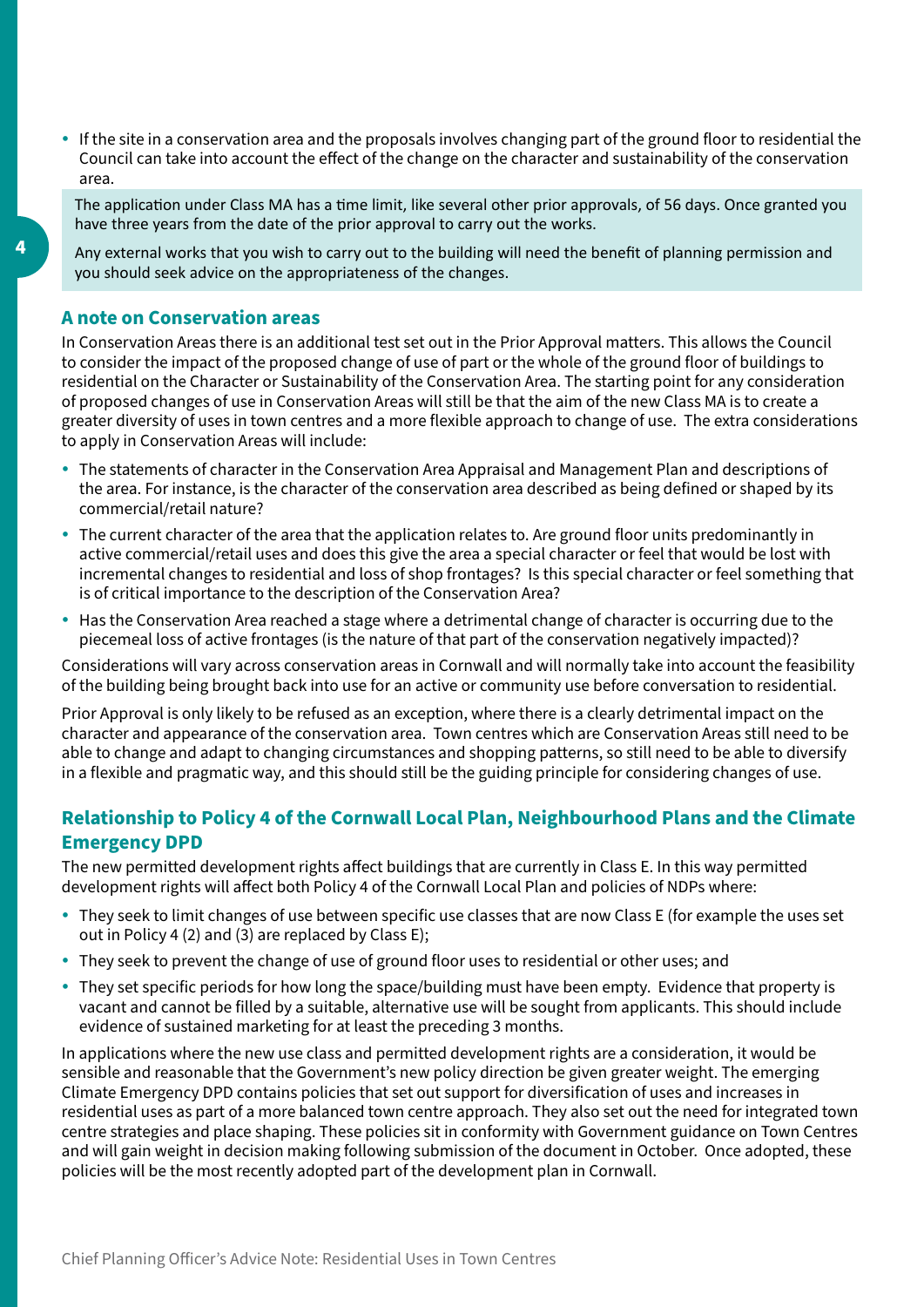## **How will we consider planning applications where the permitted development right can't be used?**

The new permitted development right provides considerable freedom, but the requirement for Nationally Described Space Standards and windows in habitable rooms and a prohibition on extension or external alteration means that many proposals in our towns and for larger premises will still proceed via planning application. Where this is the case the Council will bear in mind the Government's policy aims behind the permitted development right and the flexibilities promoted by it and the use class order. This includes giving significant weight to the benefits of bringing vacant premises back into use, particularly upper floors of buildings. We will expect applications for change of use and associated extensions and external changes to use the required floorspace and liveability standards of the PDR as a benchmark for proposals.

Proposals for change of use/conversion that require planning permission will still take into account Policy 4 of the Cornwall Local Plan, however the Government's direction of travel for high street uses is clearly intended to relax the controls in place and to encourage a mix of uses. It efectively means that there is now almost complete flexibility of uses within high streets. Where the Local plan and Neighbourhood Plan policies seek to limit the mix of uses in town centres it would be sensible and reasonable to have regard and give greater weight to the direction of travel and flexibility of uses that is provided by Class E and the new Class MA rights.

## **Article 4 Directions**

The NPPF states that the use of Article 4 directions to remove national permitted development rights should be limited to situations where it is necessary to avoid wholly unacceptable adverse impacts such as the loss of the essential core of a primary shopping area which would seriously undermine its vitality and viability, but be limited to situations where an Article 4 direction is necessary to protect local amenity or the well-being of the area. The Council will only consider advancing proposals for an Article 4 direction where there is robust evidence of negative impact and a limited geographical cover.

## **Class F2 – Local Community uses**

Class MA does not replace class F2 and the conversion to residential use of a shop of less than 280sqm selling essential goods and at least 1km from a similar shop will still require planning permission.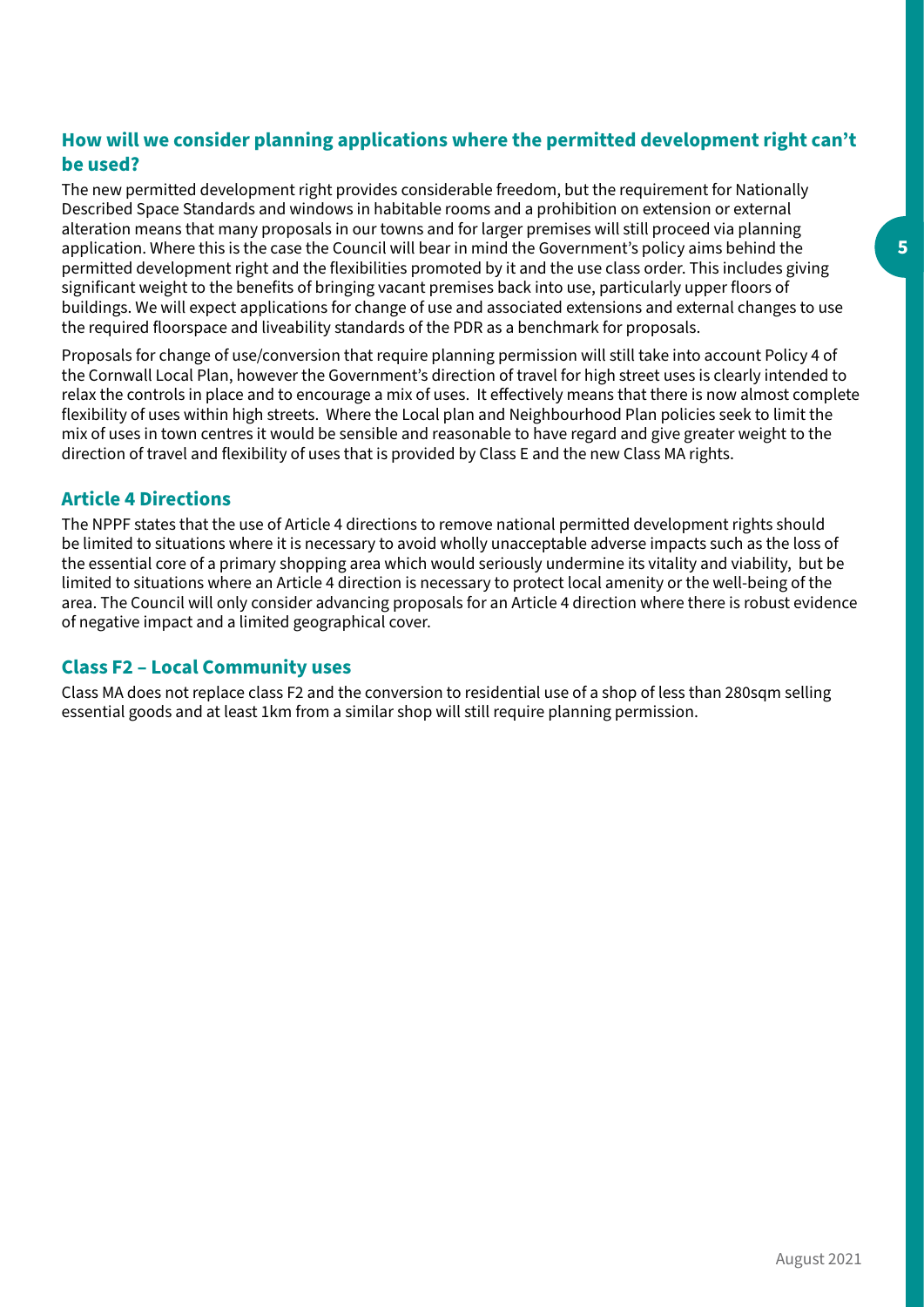## **Appendix 1 – flow diagram on the new MA class rights – am I likely to require planning permission?**

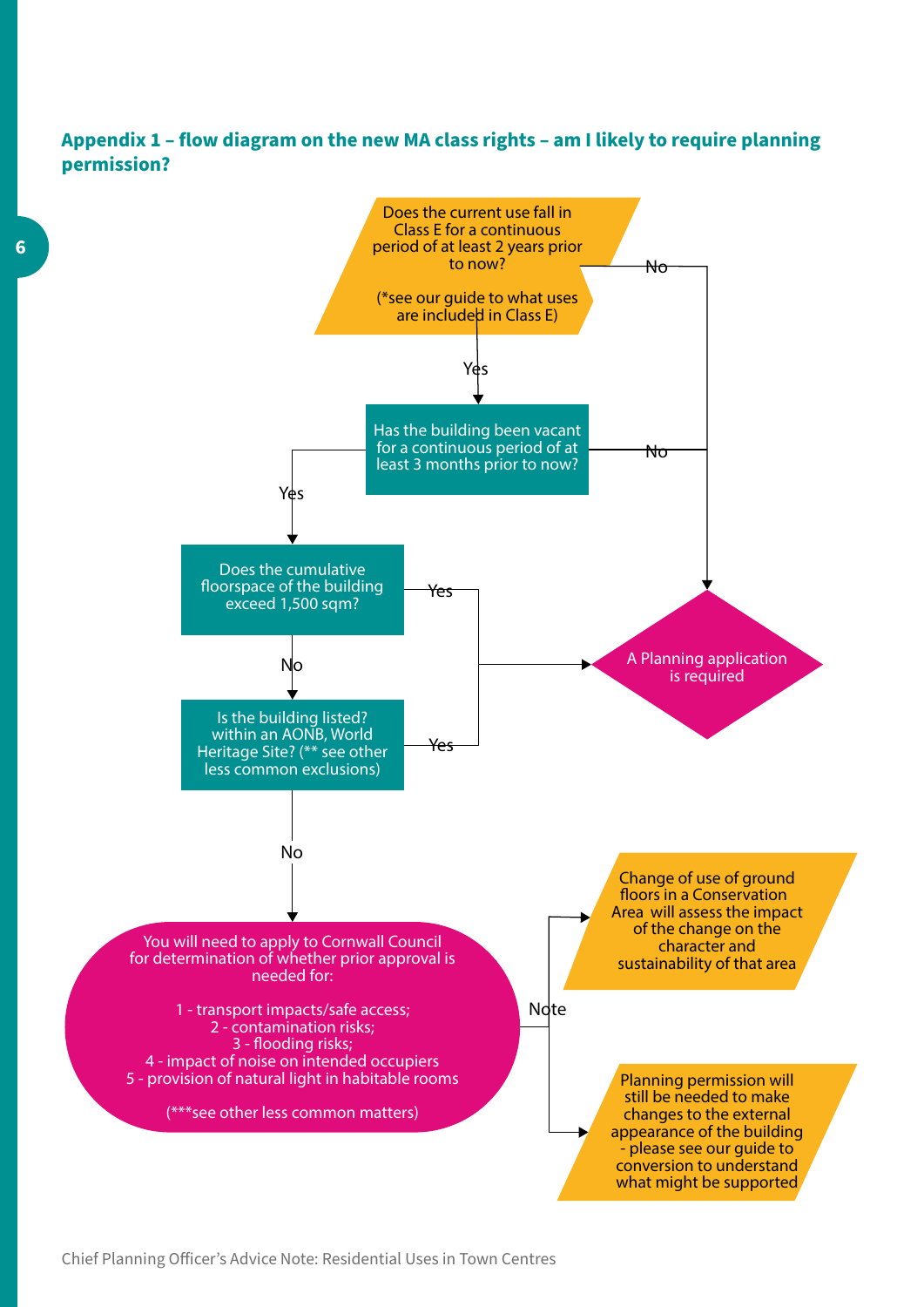## **Appendix 2 – Legislation**

MA. Development consisting of a change of use of a building and any land within its curtilage from a use falling within Class E (commercial, business and service) of Schedule 2 to the Use Classes Order to a use falling within Class C3 (dwellinghouses) of Schedule 1 to that Order.

#### **Development not permitted**

MA.1.—(1) Development is not permitted by Class MA—

- (a) unless the building has been vacant for a continuous period of at least 3 months immediately prior to the date of the application for prior approval;
- (b) unless the use of the building fell within one or more of the classes specified in sub-paragraph (2) for a continuous period of at least 2 years prior to the date of the application for prior approval;
- (c) if the cumulative floor space of the existing building changing use under Class MA exceeds 1,500 square metres;
- (d) if land covered by, or within the curtilage of, the building—
	- (i) is or forms part of a site of special scientific interest;

(ii) is or forms part of a listed building or land within its curtilage;

- (iii) is or forms part of a scheduled monument or land within its curtilage;
- (iv) is or forms part of a safety hazard area; or
- (v) is or forms part of a military explosives storage area;
- (e) if the building is within—
	- (i) an area of outstanding natural beauty;
	- (ii) an area specified by the Secretary of State for the purposes of section 41(3) of the Wildlife and Countryside Act 1981;
	- (iii) the Broads;
	- (iv) a National Park; or
	- (v) a World Heritage Site;
- (f) if the site is occupied under an agricultural tenancy, unless the express consent of both the landlord and the tenant has been obtained; or
- (g) before 1 August 2022, if—

(i) the proposed development is of a description falling within Class O of this Part as that Class had efect immediately before 1st August 2021; and

(ii) the development would not have been permitted under Class O immediately before 1st August 2021 by virtue of the operation of a direction under article 4(1) of this Order which has not since been cancelled in accordance with the provisions of Schedule 3.

- (2) The classes mentioned in sub-paragraph (1)(b) are the following classes of the Use Classes Order—
- (a) the following classes of the Schedule as it had efect before 1st September 2020—
	- (i) Class A1 (shops);
	- (ii) Class A2 (financial and professional services);
	- (iii) Class A3 (food and drink);
	- (iv) Class B1 (business);
	- (v) Class D1(a) (non-residential institutions medical or health services);
	- (vi) Class D1(b) (non-residential institutions crèche, day nursery or day centre);

(vii) Class D2(e) (assembly and leisure – indoor and outdoor sports), other than use as an indoor swimming pool or skating rink;

(b) on or afer 1st September 2020, Class E (commercial, business and service) of Schedule 2.